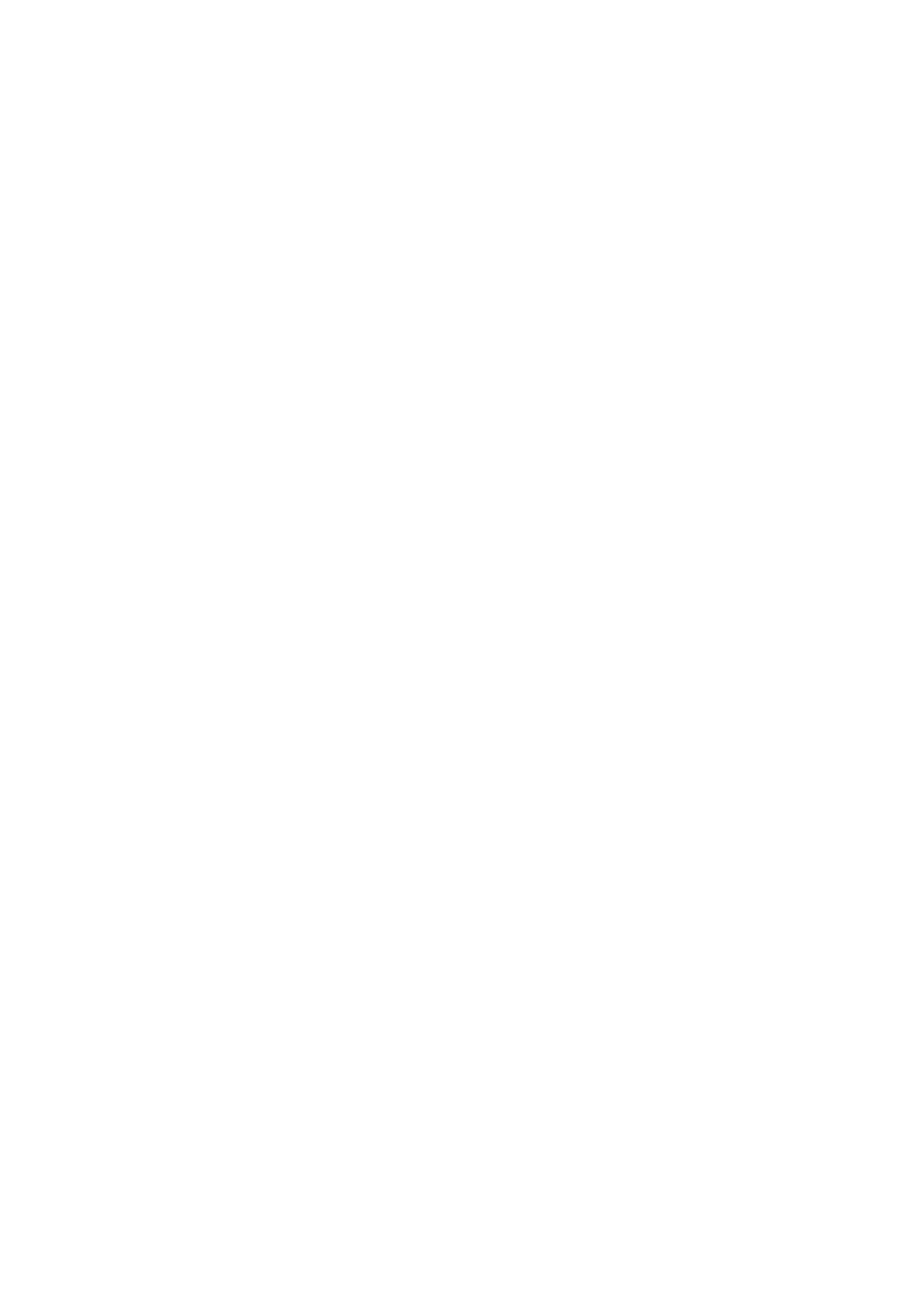

said to have been established by St Derfel. It is one of only two chapels in Wales being dedicated to the saint. St Derfel is supposedly one of the 1,000 Celtic saints buried on Bardsey Island, North Wales.

Later on the walk you will pass a plaque giving information of **Henllys Colliery**, which was established in 1895.

Part of this section follows the line of the tramroad (The Incline) which ran from the quarry right down to the Monmouthshire and Brecon Canal.

> You will pass by **Old Row** and **New Row**, built to house workers from Henllys Colliery. The oldest date back to the1800s. Henllys Colliery was abandoned in 1898, but later reopened. Records show that in 1900, there were only ten men employed producing black vein coal and clay; 7 below ground and 3 above.

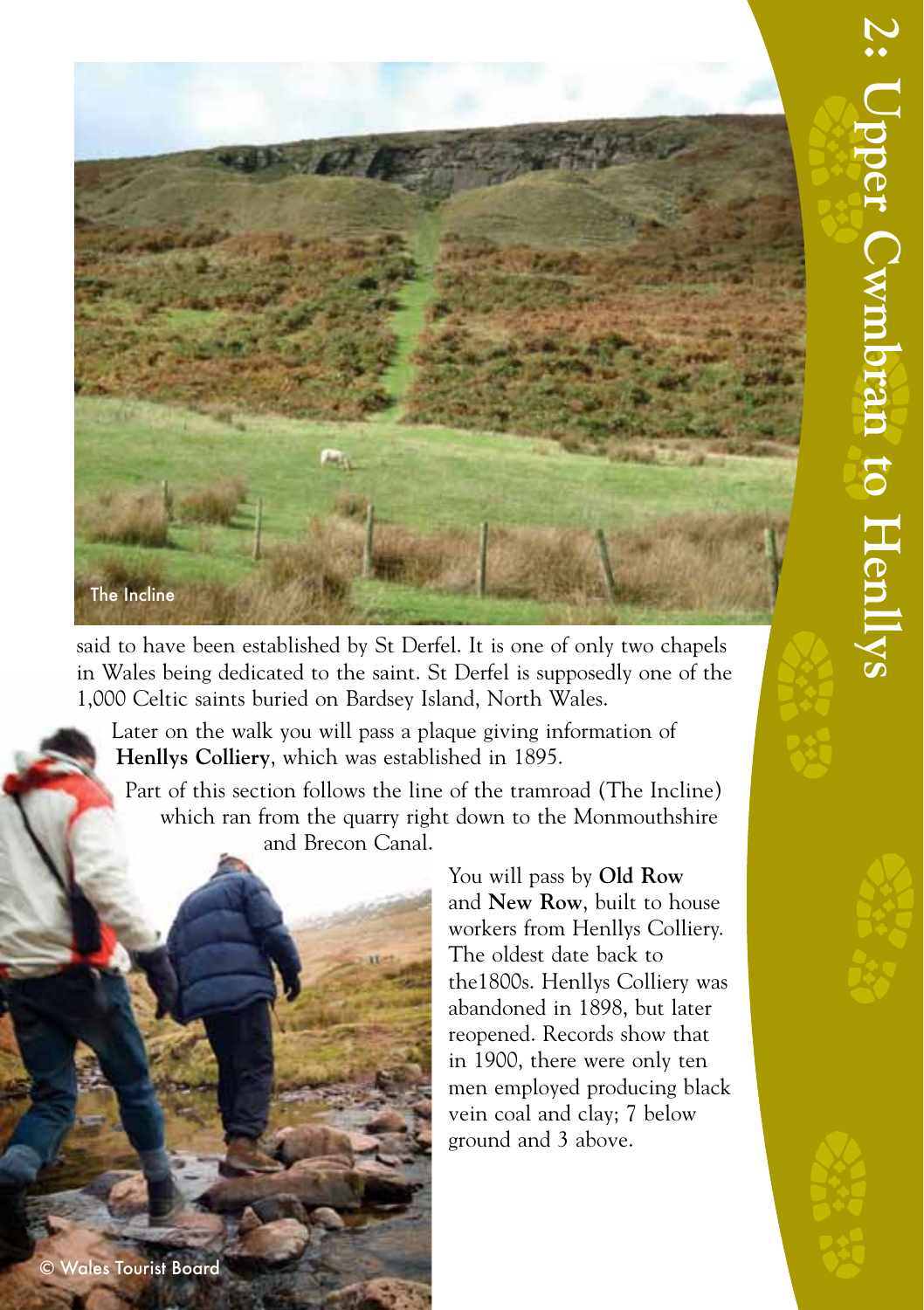#### **Henllys to Llantarnam Following an old tram road**

| Start:                       | Henllys Way, Henllys   |
|------------------------------|------------------------|
| Finish:                      | Boating Lake, Cwmbran  |
| Parking:                     | On-road parking        |
| <b>Approximate Distance:</b> | $5.5$ kms/ $3.5$ miles |
| Time Allowance:              | 2 hours                |



This route takes you through an area that has an industrial history, following, in part, the **Monmouthshire & Brecon Canal**.

This canal started life as two separate waterways: the Brecknock and Abergavenny Canal and the Monmouthshire Canal. The Monmouthshire Canal Company received its Act of Parliament simultaneously with the planning of the Brecknock and Abergavenny Canal. It was decided to link the



two at Pontymoile. Both canals were supported by horse-drawn tram roads bringing materials such as coal, limestone and iron ore down from the hills.

You will pass by **Llantarnam Abbey**. The original abbey was founded on this site in 1175 by a Lord of Caerleon Howel ap Iorwerth. Nothing visible is left of the medieval buildings, but the house was completely

rebuilt by Reginald James Blewitt in 1834- 5. He was the owner of the Porthmawr Colliery at Upper Cwmbran. 'Porthmawr' and 'Magna Porta' both mean 'Great Gate'. The Abbey is presently occupied by the Sisters of St Joseph of Annecy.

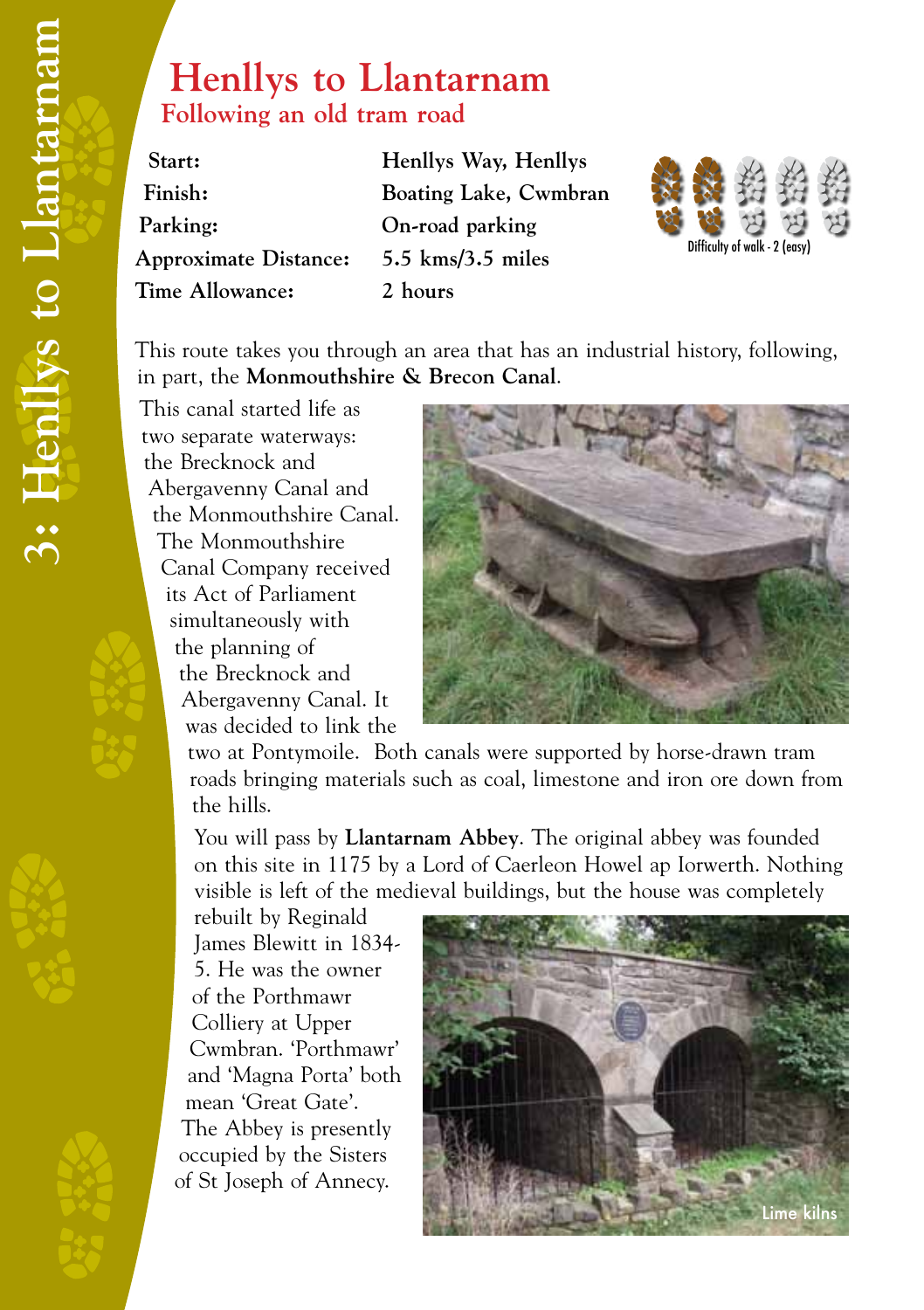The **Greenhouse Public House** is along this section. Above the door is an inscription written in Welsh and translates, 'The Green House 1719. Good beer and cider for you. Come in and you shall taste it'. In 1839, the Chartists who had advanced down the Eastern Valley on their way to Newport stopped here for refreshment and Mr Blewitt MP from Llantarnam came out to talk to them and to try to deter them from continuing their march to Newport, but he was ignored. If you wish to know more about the history of the Chartist movement, there are several websites you can visit. Next to The Greenhouse is the church of **St Michael and All Angels**. In the graveyard is a restored preaching cross, the base and shaft are ancient, but the cross is much later. Also of interest, situated in the graveyard near The Greenhouse is the grave of John William Fielding, who, as Private John Williams in the South Wales Borderers, won the Victoria Cross for his part in the defence of Rorke's Drift on 22 and 23 January in the Zulu War of 1879. He died in 1937 at the age of 75 and was buried with full military honours.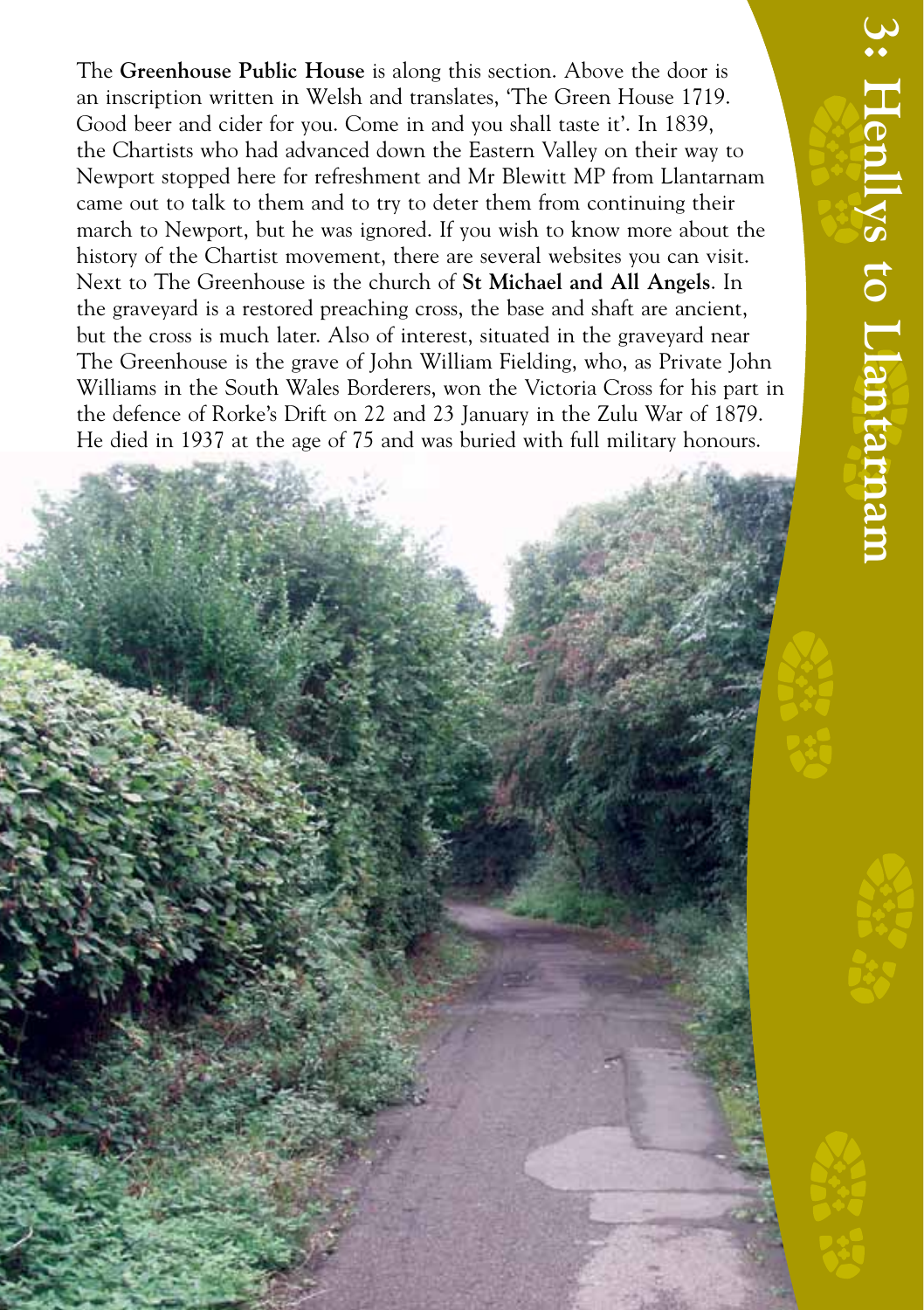## **Boating Lake to Griffithstown Railway Museum**

**An easy walk through parklands and along the riverside**

| Start:                       | Boating Lake, Cwmbran             |                                    |
|------------------------------|-----------------------------------|------------------------------------|
| Finish:                      | Griffithstown Railway<br>Museum   |                                    |
| Parking:                     | Boating Lake Car Park,<br>Cwmbran | Difficulty of walk - 1 (very easy) |
| <b>Approximate Distance:</b> | 6 kms/4 miles                     |                                    |
| Time Allowance:              | $1.5-2$ hours                     |                                    |

Along this section you will cross over the **Afon Lwyd** river. The name 'Afon Lwyd' means Grey River. It was once a crystal clear river, but with the coming of industry, the water became polluted and discoloured. Its former name was 'Torfaen', meaning 'Rockbreaker' indicative of the forceful way the water rushes down the valley.

The walk takes you across **Chapel Lane**. The lane is so called because Pontrhydyrun Baptist Chapel is situated at the top of the lane. As you emerge from the footpath onto Chapel Lane, the large house you see on the opposite side is Pontrhydyrun House, former home of the Conway family, who were the owners of the Edlogan Tinplate Works, which were situated nearby. They were a deeply religious family and they financed

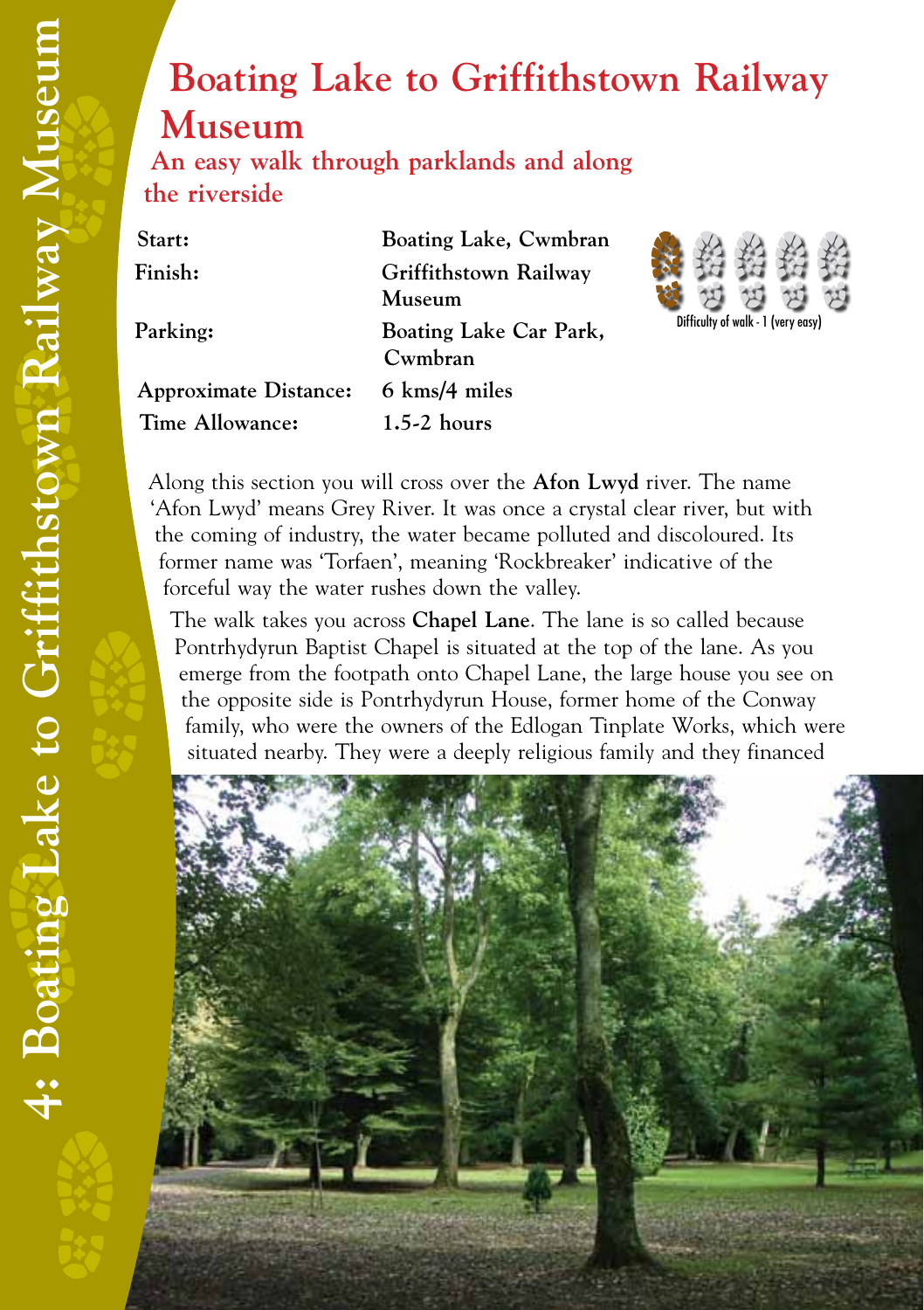

the building of the chapel in 1836. It is a very attractive building, built in the Greek classical style with an Ionic portico. The Conway family graves can be seen in the graveyard and the entrance to the churchyard is enhanced by a huge cedar tree. This magnificent specimen started life in Lebanon and was brought back to this country by the Conway family from a family holiday in the Holy Land.

At the **Griffithstown Railway Museum** the railway goods shed has been lovingly restored and now houses a fine collection of railway memorabilia and model railways. Griffithstown, as the surrounding area is known, has a proud railway heritage. It was named after Henry Griffiths, the first GWR stationmaster at the nearby Pontypool Road



Station. Also, in 1880, Griffithstown was the birthplace of the Associated Society of Locomotive Engineers and Firemen (ASLEF).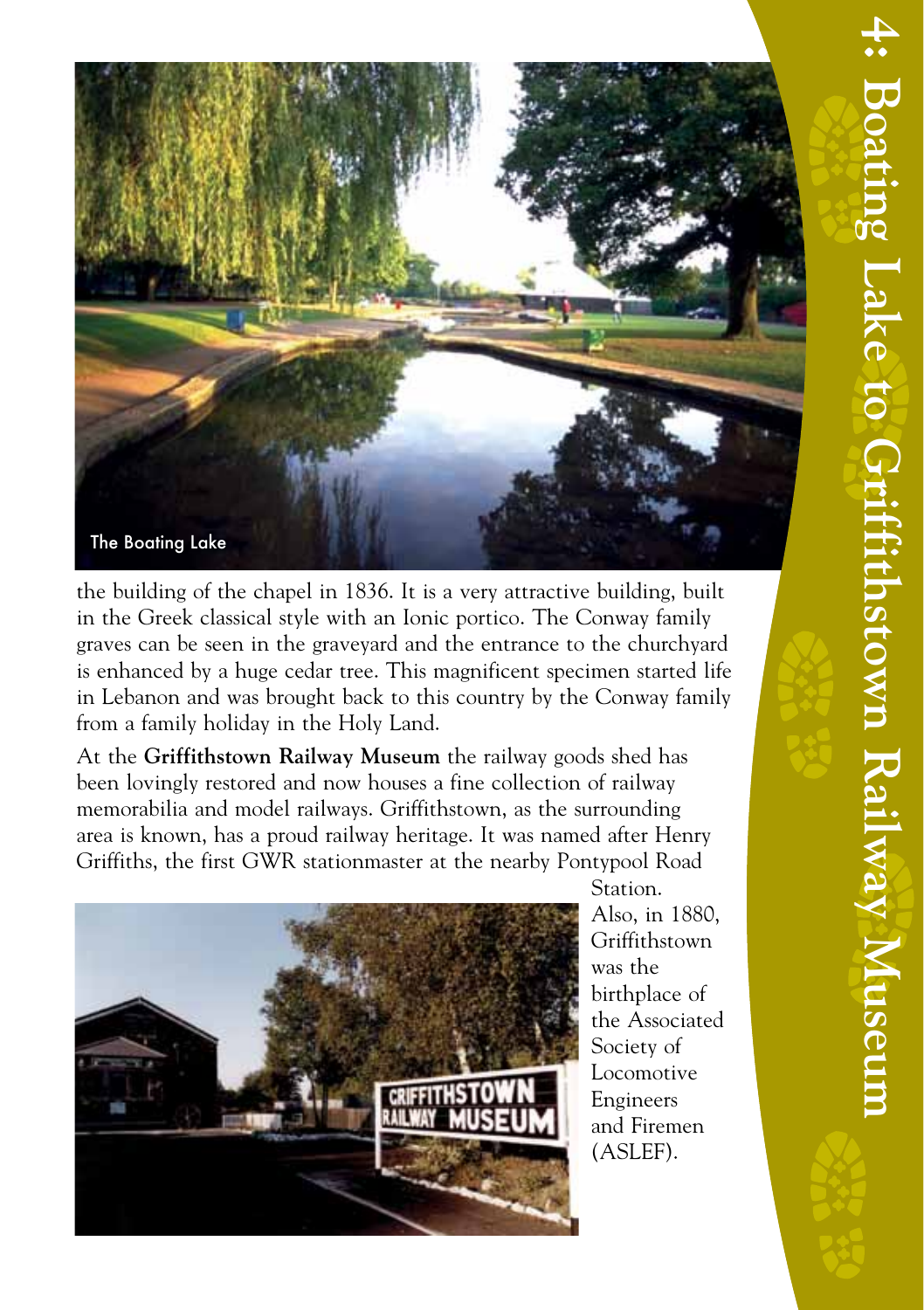## **Griffithstown Railway Museum to Pontypool Museum**

**An easy walk via the cycleway, canal towpath and Pontypool Park**

| ×<br>. .<br>۰,<br>×<br>۰.<br>٠<br>۰.<br>× |  |
|-------------------------------------------|--|
|                                           |  |

| Start:                       | Griffithstown Railway        |  |                               |  |
|------------------------------|------------------------------|--|-------------------------------|--|
|                              | Museum                       |  |                               |  |
| Finish:                      | Pontypool Museum             |  |                               |  |
| Parking:                     | Griffithstown Railway Museum |  | Difficulty of walk - 2 (easy) |  |
| <b>Approximate Distance:</b> | 3kms/2miles                  |  |                               |  |
| Time Allowance:              | $1-1.5$ hours                |  |                               |  |

This route soon reaches **Pontymoile Canal Basin** which has an attractive bridge and a toll house, Junction Cottage built in 1814. The toll house is located beside the site of the stop lock which used to regulate the waters of the Monmouthshire Canal from those of the Brecknockshire & Abergavenny Canal.



 $\sqrt{2}$  $\sqrt{2}$  $\sqrt{1}$ 

The Monmouthshire Canal used to bend left to continue north west while the Brecknockshire & Abergavenny Canal heads north.

Further on, the old **fountain** at Fountain Road bears an inscription 'This fountain was erected by neighbours and friends in memory of Elizabeth Catherine wife of Alfred Addams Williams of Maesderwen

who estimable qualities and godly life are worthy alike of remembrance and imitation. AD1889.

Before the railway and then the present bypass were constructed (which you will pass between the canal basin and the gates to Pontypool Park), the land below **Maesderwen** was the site of an early Quaker settlement. Elisha

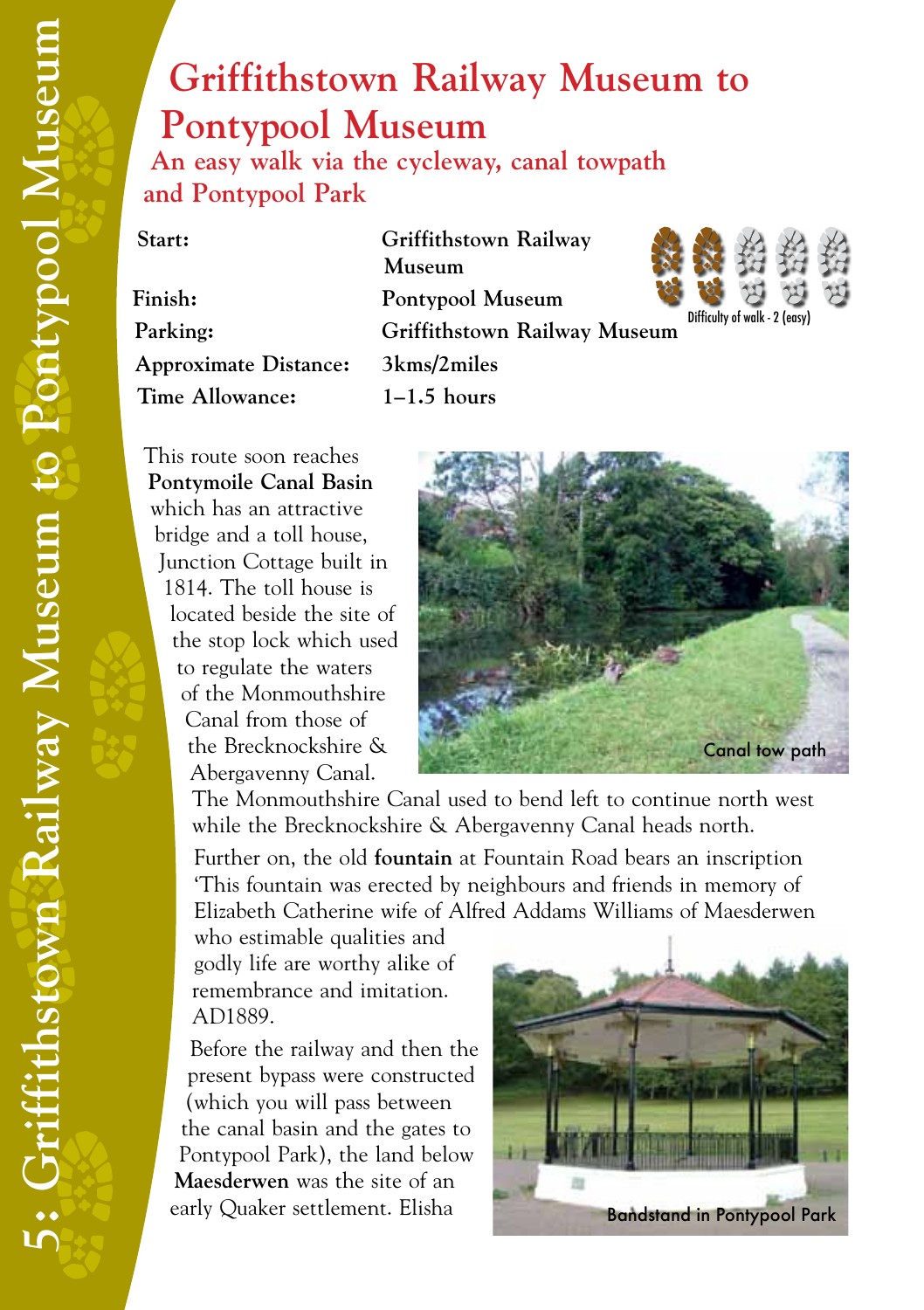The old meeting house and its burial ground is itself now buried under the road embankment.

The gates at **Pontypool Park** are a wonderful example of metal craftsmanship. The central portion was constructed in the 1720s with the side gates and piers being reconstructed in 1835.



They were a gift to Major John Hanbury (1664-1734) by the Duchess of Marlborough on the occasion of his second marriage.



**Pontypool** was once a thriving town and evidence of the affluence it once enjoyed can be seen in its many fine old buildings. It prospered and grew mainly from the manufacturing of iron after Richard Hanbury bought land there in 1588. Later, Pontypool became famous

for its **Japanware**, ironware with a decorative lacquered finish, which is much sought after today.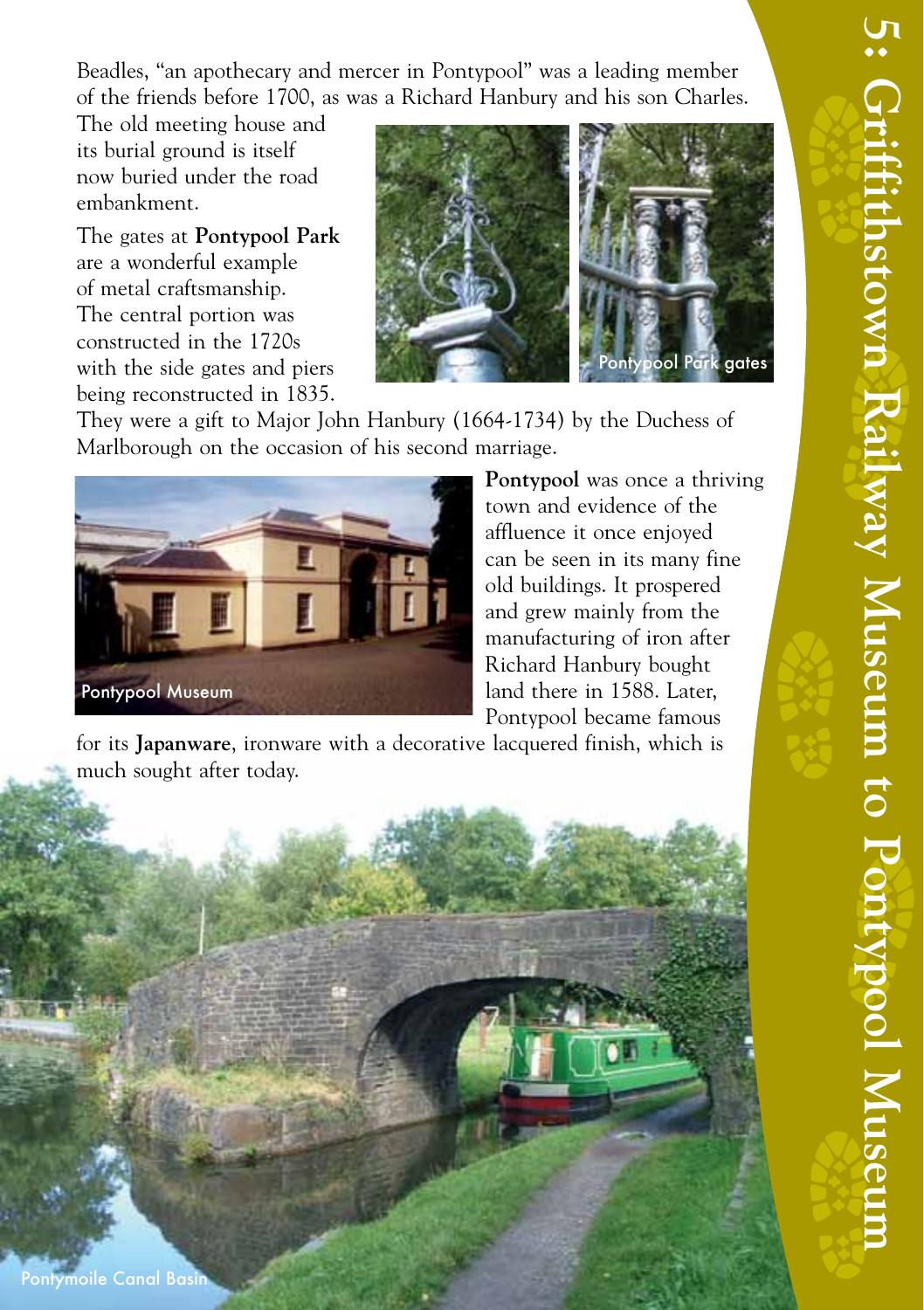#### **Pontypool Park to Blaenavon A strenuous climb up onto the mountain ridge, with breath-taking views**

**Start: Pontypool Park Museum Finish: Llanover Road, Blaenavon Parking: Riverside Car Park, Pontypool Approximate Distance: 9kms/5.5 miles Time Allowance: 3.5 hours**



**St Cadoc's Church** contains a lot of history. Legend had it that St Cattwg set to build the church, but what he put up in the day, the Devil would pull down in the night 'till at last, Cattwg made a great bell (cloch in welsh) which he rang, causing the devil to drop the stones out of his apron falling further up the mountain at Garn Clochdy (which translates as the heap stones of the belfry).

In the church yard at St Cadoc's there is a tomb bearing an inscription to the memory of William Summerfield who died March 16th 1855 aged



38 years. This gentleman kept the **Yew Tree Inn**, the pub opposite the church. He was famous in his day as he was enormously stout and at times travelled on show. Even at home, crowds flocked to visit his inn just to get a look at him. At a height of 5 foot 10, he weighed 32 stone with a waist measurement of 67 inches.

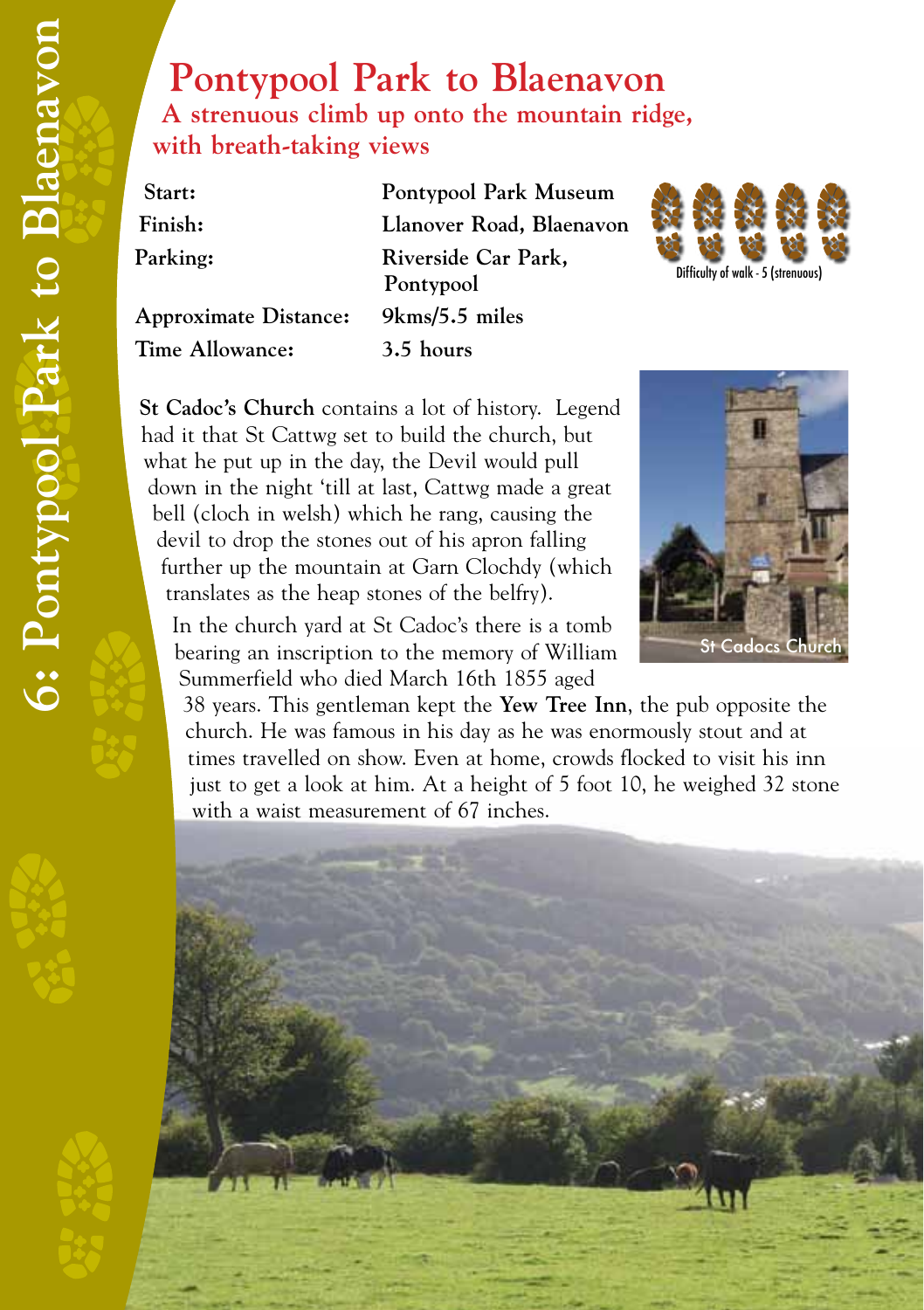**Lasgarn Woods** is possibly so named after the bluish stone once quarried there. The woods were used for many years to supply timber for making charcoal, essential for iron making until coal became a viable substitute.  $(G$ las = blue, carn = stone)



**The Old Packhorse Trail** dates from Medieval times. Pigs or ingots of iron would have to be transported by mule or packhorses, carrying up to 150 kgs each in panniers slung either side of their bodies. Teams of up to 100 animals may have made up a train that would have transported the metal down the valley from Blaenavon to Newport, from where it could then be transported by water.

**Capel Newydd** is the site of an old chapel, marked by a small simple iron cross. This chapel once served the valley around Blaenavon as the chapel of ease for Llanofer Church. At the time it was constructed,

possibly in the late 1500's, Blaenafon was only a small and scattered community. With the opening of the Ironworks, the chapel could not cope with the influx of worshippers and its services, being in welsh, would not have been understood by the miners and ironworkers from England. In 1805 the Ironmasters built a new church, **St Peters**, in the centre of Blaenavon and the small chapel slowly lost its congregation and fell into disrepair. In 1860 it was abandoned and its stone was quietly robbed to repair other buildings in the area. At the end the last of its stone was used to build St Paul's church and its small alter table was installed in the new church. The site has not been completely abandoned as occasional open-air services are still held at the cross.

There is a legend that the church was built by 3 sisters who lived in Kenricks House at the Varteg. Another twist to this story is that the sisters had saved a lot of silver and decided to use this to have bells made for the church. The bells were cast in Cwmavon (one version says from the very silver the sisters had saved) and that once they were installed the bells gave out the sweetest sound that could be heard for miles around. But they were stolen and the grief-stricken benefactors died bereft of the sound of their beloved bells. There is a record that the church benefited from a grant from "Queen Anne's Bounty" in the mid 1760's, could this have started the legend? Another less fulsome legend is that the faeries danced in a ring at Capel Newydd and one day a Blaenavon man was caught up in the dance and disappeared, returning a long time after with no memory of where he had been.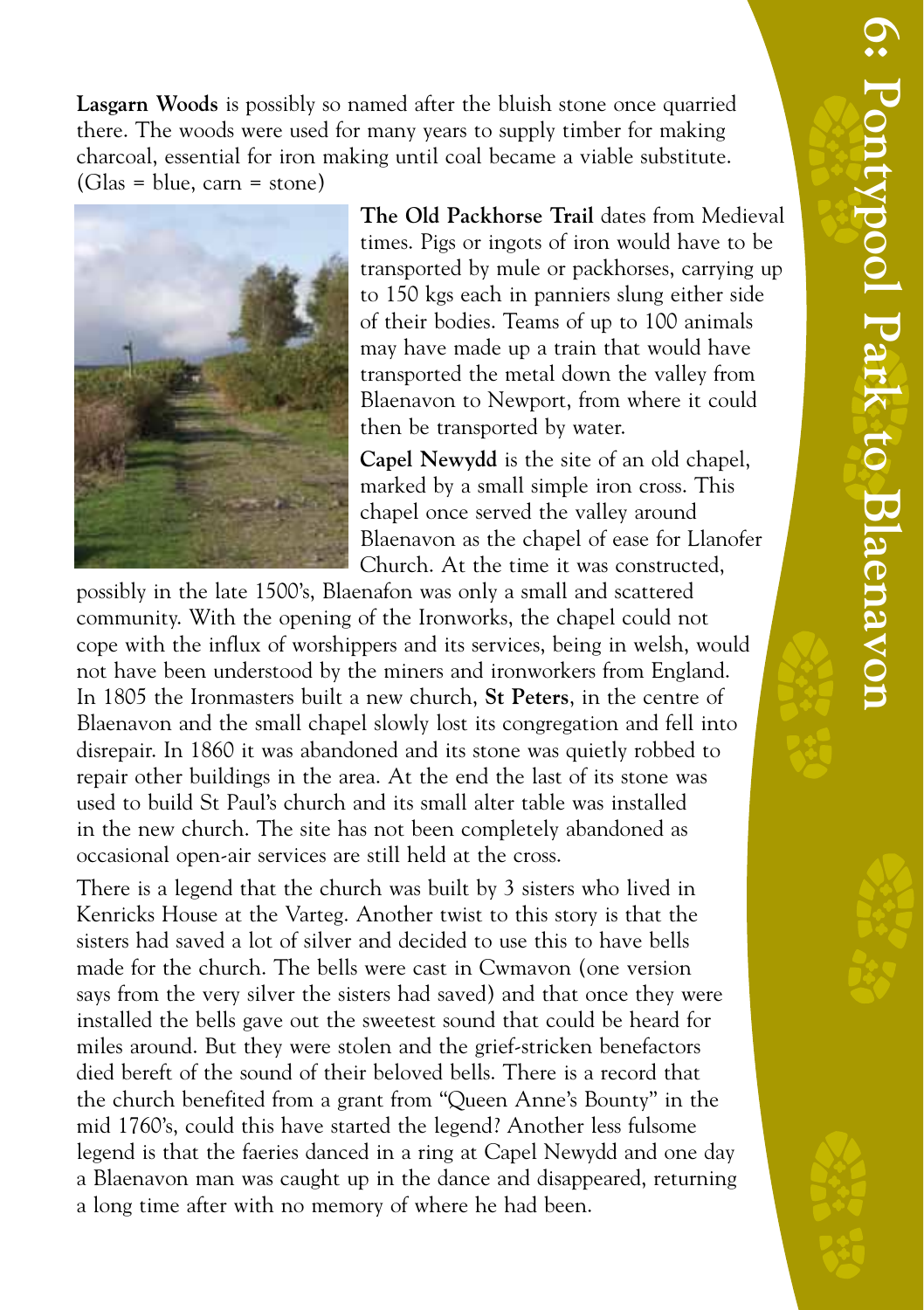## **Blaenavon Community Wood to Whistle Road**

**A small town, once at the heart of the Industrial Revolution**

**Approximate Distance: 5.5 kms/3.4 miles Time Allowance: 2 5-3 hours**

The town of **Blaenavon** contains a wealth of history and interesting buildings.

You will pass an old schoolroom (Once Hawkins Corn Stores) which is constructed of original rubble stone with dressed stone quoins and slate roof. It was a later addition to Moriah Chapel on Broad Street.

> **Blaenavon Evangelical Moriah Chapel** was opened in 1888 and is a Grade ll Listed Building.

Along **Broad Street** are some well-preserved 19th century shops, Nos 15-19. They are Grade ll Listed Buildings.

**Start: Blaenavon Community Wood, Llanover Road Finish: Whistle Road, Blaenavon Parking: Small parking area at the entrance to the Community Woods**



Blaenavon Ironworks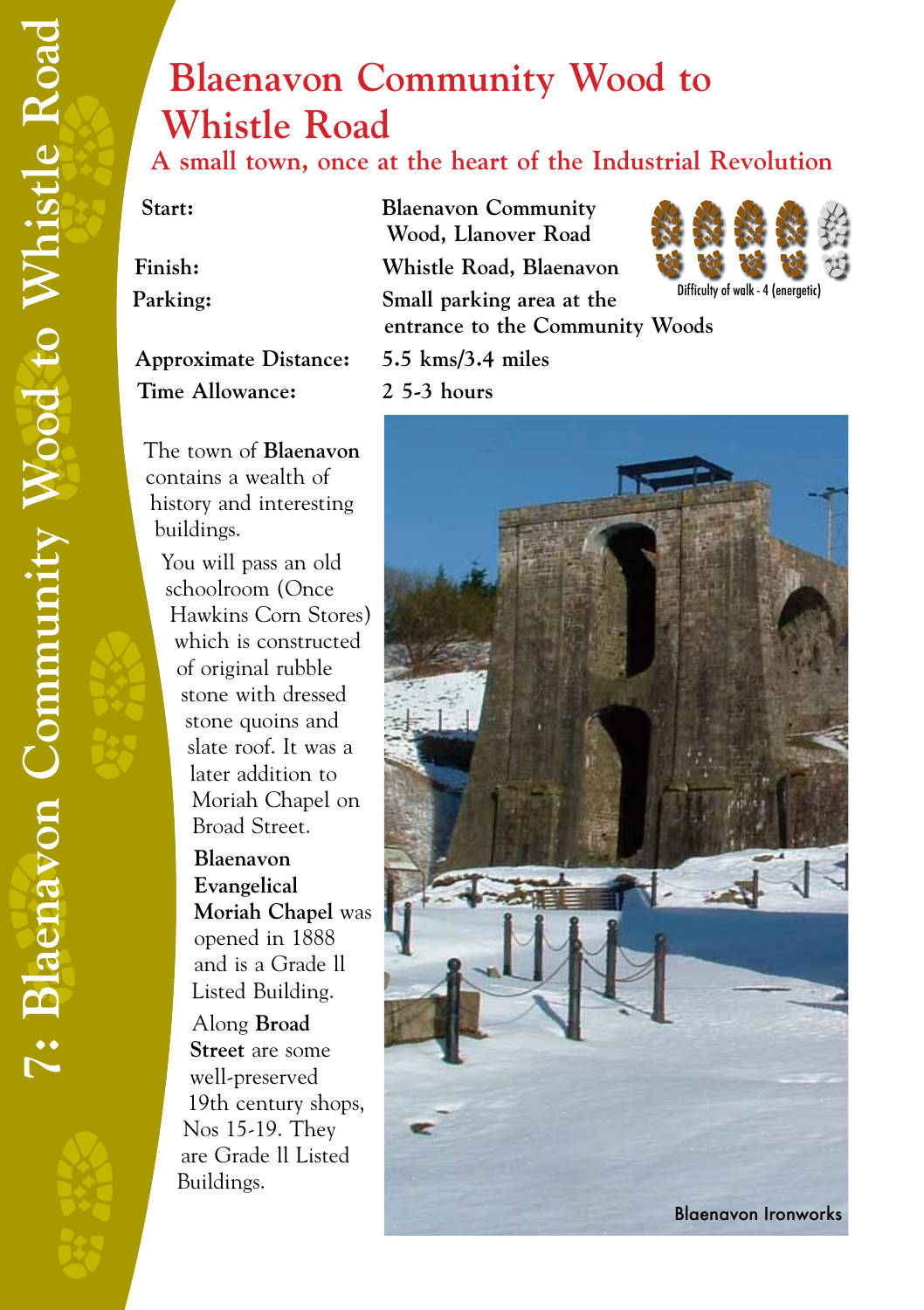The **Horeb Baptist Chapel** opened in 1863 and is Listed Grade ll. The chapel's design is unusual because it was built along the lines of an industrial engine house. Inside is particularly beautiful and worth a visit. Adjacent to Horeb Chapel is the War Memorial, built in 1931 in the art deco style, and the **Workmen's Hall and Institute**, built in 1894, both Listed Grade ll. Interestingly, the Institute was built using subscriptions raised from the workmen themselves.

**St Peter's Church**, built by Samuel Hopkins and Thomas Hill in 1805 to replace the tiny Capel Newydd on the Llanover Road. The church has



many interesting features, including a unique cast iron font as well as iron topped "chest tombs" in

the graveyard. Next to the church is what was the school founded by Sarah Hopkins in 1816, one of the first examples of industrialists using their private wealth to provide their workers children with an education. During the chartist uprisings the school was used as a barracks for "Redcoats". The school now houses the **Blaenavon Heritage Centre**.



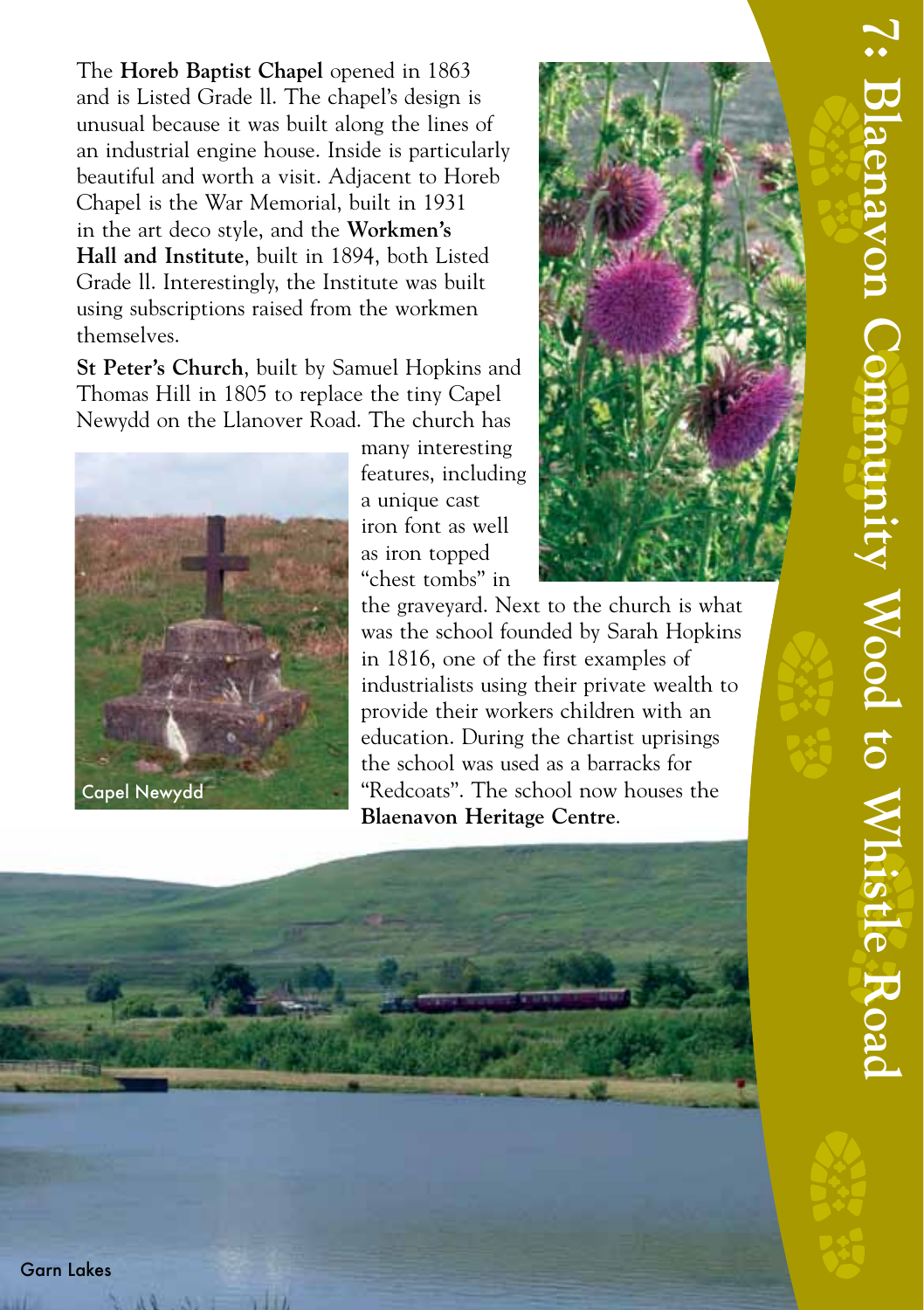#### **Whistle Road – To Pentre Piod A long energetic stretch up and over the Coity Mountain**

| Start:                       | Whistle Inn, Blaenavon       |
|------------------------------|------------------------------|
| Finish:                      | Pentre Piod                  |
| Parking:                     | <b>Whistle Road Car Park</b> |
| <b>Approximate Distance:</b> | 15 kms/9 miles               |
| Time Allowance:              | 4-5 hours                    |



The **Whistle Inn** has a fantastic collection of miner's lamps and also warranted a mention by Alexander Cordell. Above the Whistle Inn, on the slopes of the Coity Mountain and also over towards Waunavon, there were often brutal bare knuckle fights held away from the prying eyes of the authorities. These long and gruelling fights were a way for some to subsidise their often poor wages, the large "purses" for winning outweighing the risk of sustaining a handicap or death from a devastating blow.

**Waun Mary Gunter Farm** dates back to the 17th century. Mary was a member of one of the influential catholic landowning families of old Monmouthshire who continued to follow the catholic faith after the reformation. Secret services were held in a hidden chapel at Gunter Mansion in Abergavenny. A priest regularly hidden by the Gunters' was later executed at Usk in 1678.

You will pass by the **Big Pit**, which was so called because of its elliptical shaft sunk in the 1860's which allowed for two drams of coal to be lifted to the surface side by side. As Big Pit is one of the National Galleries and Museums of Wales, entry is free so if you don't have time for an underground tour you can still visit its shop, cafes and toilets.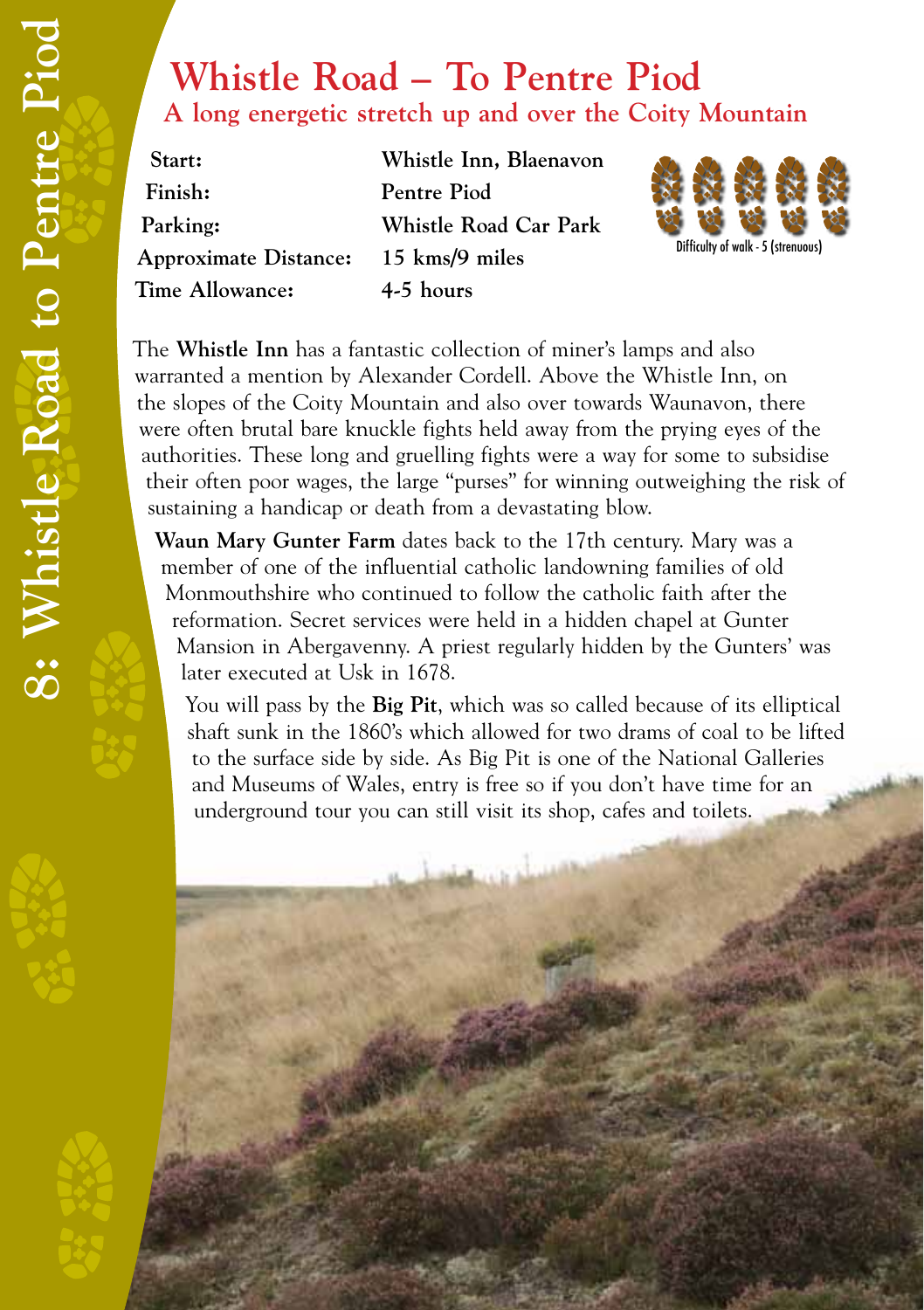

The houses at **Forgeside** are built in "rows". These are a fine example of purpose built workers houses, though now only rows C to E are left. The old forge building is a redbrick structure that was erected in the 1920's and housed the machinery required for the forgeside complex to produced its own electricity. The **Forgeside Ironworks** were constructed in the early 1860's to replace those in Garnddyrus and Blaenavon town as the land was "Freehold" so the Blaenavon Company did not need to pay ground rent to the Lords of Abergavenny. The site was also on more open ground, which at last allowed for expansion and it was also close to the "new" LNWR line that ran from Brynmawr, through Pontypool and onto Newport. The new site had blast and puddling furnaces,

rolling mills and a new tyre mill that produced wheels for rail stock. By the 1880's, the works were hailed as the most modern and advanced ironworks in the world. By 1938, however, it had become so expensive to import raw materials, the works were closed. But the tradition of forging and rolling in the area does not end there as **Doncaster's** took over the old tyre mill and press shops in the 1950's and started forging and rolling

alloy rings. Doncaster rings were used to build the jet engines that propelled the Concord aeroplanes. A sample of their rings has been incorporated into a sculpture and seating area at the Varteg Road end of the community. At the corner of C Row and Forge Road to your left and up a little drive, through the railings you can see **Coity House** (also known as White House), built in the 1860's by the Blaenavon Iron and Steel Company for their works manager. Up until 1990 it was then used by Doncaster's as a general administration building. Vacant now, it is a grade II listed building.

On the Coity Mountain is the **"Dog Stone"**, an Iron memorial to Carlo "A celebrated Setter, the property of H M Kennard Esq. of Crumlin Hall, © Wales Tourist Board



**8: Whistle Road to Pentre Piod**

Vhistle Road to Pentre Pioc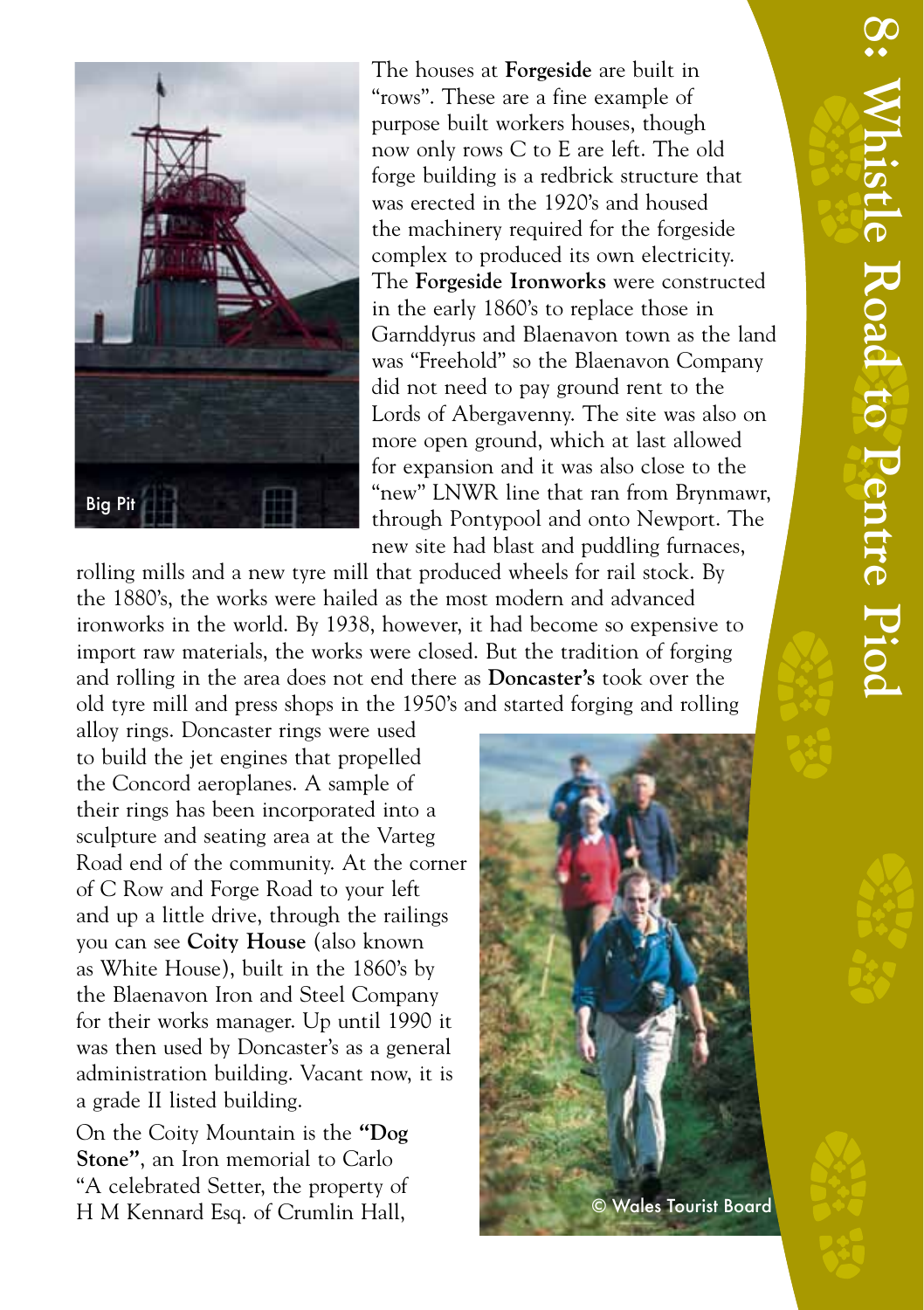accidentally shot August 12th 1864". Mr Kennard was on a shooting party organised by the Blaenavon Company when his beloved dog was killed. He ordered the dog be buried where it fell and had the memorial cast in the ironworks before it was hauled up the mountain by ponies and erected over the grave. Two other Kennard dogs, "Billy" and "Bones" have stone markers, found in the grounds of Ty Mawr, Blaenafon.

**Graig Ddu Farm** is now some stone ruins. This farm was also once a pub and allegedly a pack horse station. This may be a good place to stop if you have brought refreshments as



it has good views of Abersychan and plenty of stone to sit on. (Abersychan comes from the welsh Aber=confluence and sych=dry. This is because the Cwmsychan brook would run dry in the summer, or even disappear underground to reappear further down the valley).

Look out across the valley at Abersychan below you and you will see an impressive **Viaduct** crossing a small valley. The engineer John Gardiner built this in the 1870's to carry the LNWR railway line that went from Brynmawr to Blaenafon linking with the GWR railway at Pontypool. (This is the line you crossed by the Whistle Inn). In 1912 the lines were opened to passenger services as well as for mineral trains, making it easier for miners and other workers to travel up and down the valley. This service ceased in 1941 and the last mineral train left Blaenavons' Big Pit in 1981. The track was taken up but the line is now part of a leisure and cycle route that extends the length of Torfaen.

Turn to look down the valley below to the site of the **Abersychan Iron Works** (also known as the British). These works opened in the 1820's and by 1830 the works were in full operation, consisting of six blast furnaces, puddling furnaces, forges, rolling mills and collieries supplying all the coal required by the works. Initially, the finished iron bars and rails would have been hauled by horse drawn trams down the valley to the canal at Pontnewynydd; latterly the Ebbw Vale Company installed



a railroad that connected the works with the "new" mineral line. The introduction of steel rails in 1869 led to the collapse of many ironworks and in 1876, the Abersychan/ British works were closed and dismantled.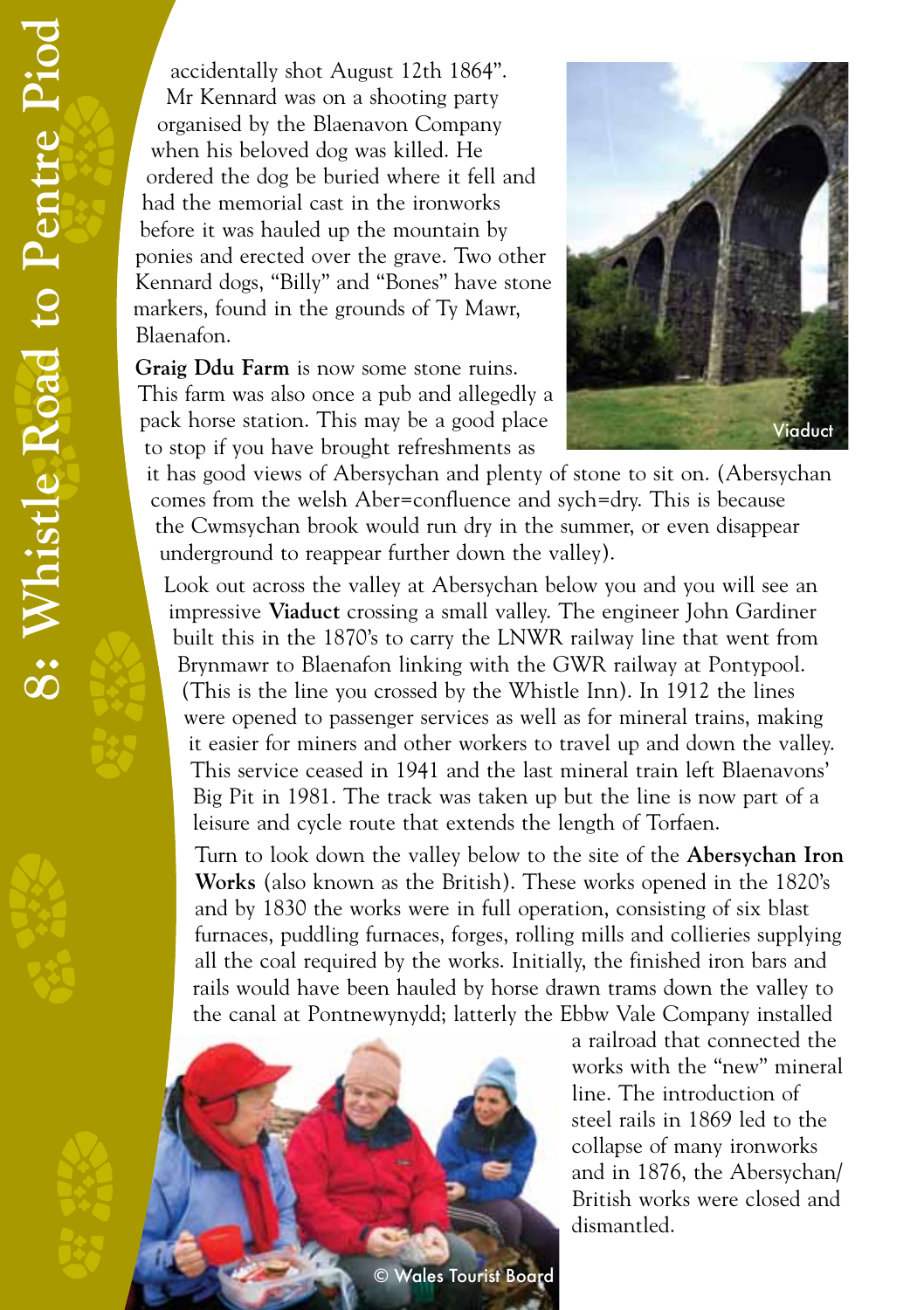### **Pentre Piod Road – Pontypool Park and Leisure Centre**

**A short stretch along the cycle route and through the town of Pontypool**

**Start: Pentre Piod Road Finish: Pontypool Park Parking: Park on the highway Approximate Distance: 4.2 kms/2.6 miles Time Allowance: 1.5 hours**

**Leisure Centre**



As well as the thriving Japanware trade, **Pontypool** had one of the earliest printing presses (the fourth installed in Wales). Established in 1740 it seemed to produce mostly ecclesiastical pamphlets. One of the first was an "answer of the Rev. Mr Whitfield to a letter of the Bishop of London" and was "A choice drop of honey from the Rock of Christ; or a short word of advice to saints and sinners now translated into welsh for the assistance of the Welsh. Pontypool. Printed in the new printing press in the year 1740". The press only appears to have operated for two years, a press not appearing again until the mid nineteenth century.

**"Pont ap Howell"** is the bridge depicted in the George Street mural and legend has it that a supposed cleric called Howell ap Dafydd tussled with the devil during the construction of this bridge.

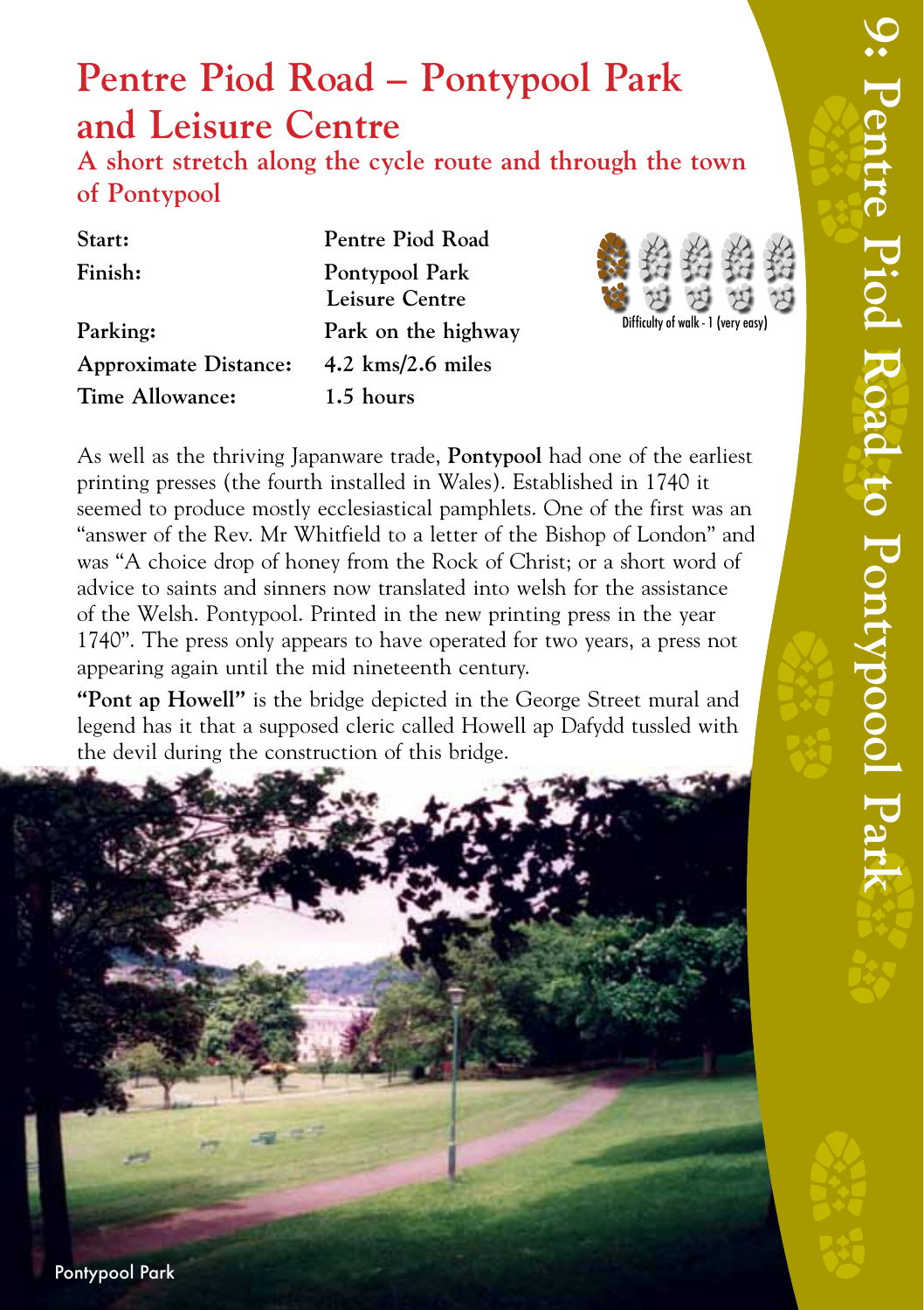**Pontypool Park House**, once the residence of the Hanburys and is now St Alban's Comprehensive Roman Catholic School. The school was founded, originally as a girl's convent, by French nuns in 1914. It was extended and turned into a secondary school in the 1950's and became a comprehensive in the 1980's.



The grounds of **Pontypool Park** were once a deer park for the Squires of Pontypool (the Hanburys) which evolved over the years into parkland with gardens and follies. In 1920, the last squire of Pontypool, John Capel Hanbury, transferred ownership of the 158 acre park to the Urban District Council in a grand ceremony that saw the ceremonial unlocking of the park gates with a golden key, which proclaimed the park the 'Peoples Park'.

The first **ironworks** in Pontypool were founded in this park around the early 15th century. The Hanbury family took over the works in the 1570's and Pontymoile may be considered as the first place in Wales where ironworks of any importance were established. In the latter part of the seventeenth century, the manager of the works, Thomas Cooke, perfected (some reference say he invented) the art of making tin plates,

a process where iron was rolled into thin sheets, made into cylinders and then plated in tin.

You may have noticed that most of Pontypool is crammed onto the very steep slopes of the valley. This is because the Hanburys' purchased the more level areas of around Pontymoile which they later used to build the family home and to lay out their park and gardens, leaving only the narrow strip of land on one side of the Afon Llwyd and the steep hillsides for the town to expand.